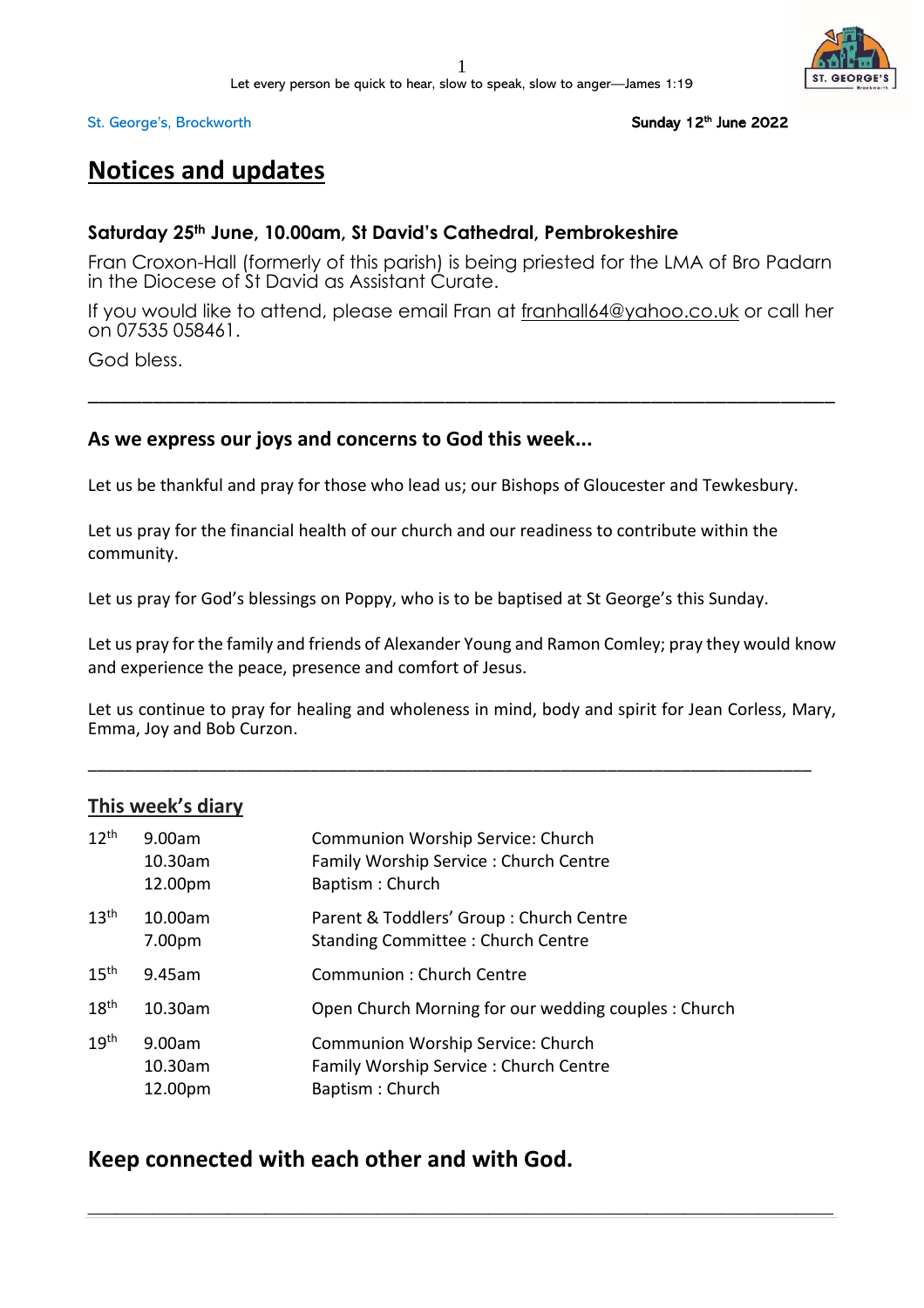Sunday 12<sup>th</sup> June 2022

# **TRINITY SUNDAY**

We worship in the name of the Father, and of the Son, and of the Holy Spirit. Amen.

**Sing**: (*click on the song title, and it should open up and play in YouTube)* 467 Lord of all [hopefulness](https://www.youtube.com/watch?v=i6ztlI8Hlbo)

We meet to celebrate the coming of Christ into the world. The word was made flesh and dwelt among us … and we beheld his glory.

**Almighty God, To whom all hearts are open, All desires known, And from whom no secrets are hidden: Cleanse the thoughts of our hearts By the inspiration of your Holy Spirit, That we may perfectly love you, And worthily magnify your holy name; Through Christ our Lord. Amen.**

Gathering our thoughts, we remember and confess:

**Our Lord Jesus Christ said; The first commandment is this; 'Hear, O Israel, the Lord our God is the only Lord. You shall love the Lord your God With all your heart, with all your soul, with all your mind And with all your strength.' The second is this, 'Love your neighbour as yourself.' There is no other commandment greater than these. On these two commandments Hang all the law and the prophets.**

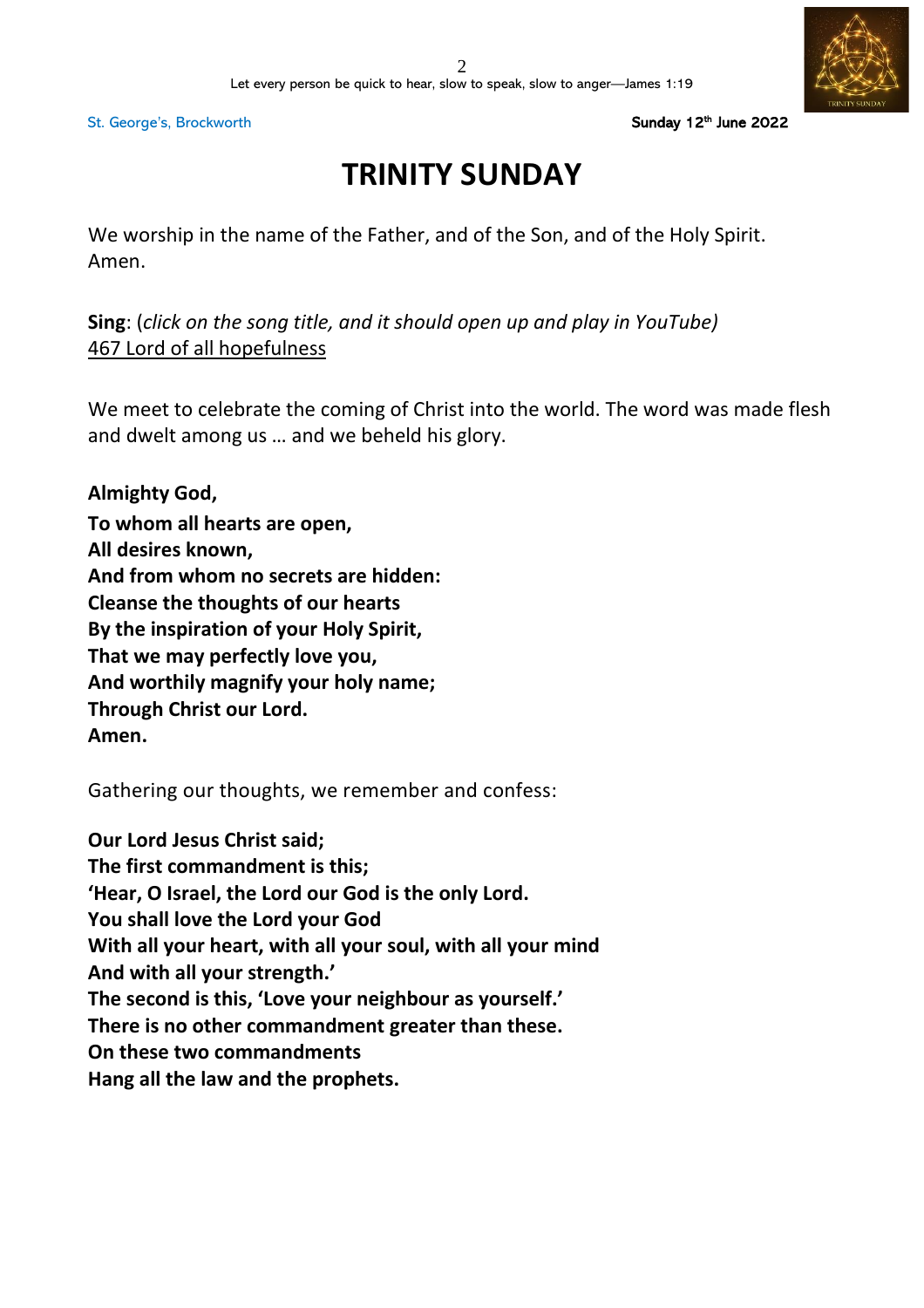Sunday 12<sup>th</sup> June 2022

**Most merciful God, Father of our Lord Jesus Christ, we confess that we have sinned in thought, word and deed. We have not loved you with our whole heart. We have not loved our neighbours as ourselves.**

**In your mercy forgive what we have been, help us to amend what we are, and direct what we shall be; that we may do justly, love mercy, and walk humbly with you, our God. Amen.**

May almighty God have mercy on us and forgive us our sins and bring us to everlasting life. Amen.

*Take a few moments to sit and think about receiving that unconditional offering of forgiveness through grace.*

## **Collect**

Holy God, faithful and unchanging: enlarge our minds with the knowledge of your truth, and draw us more deeply into the mystery of your love, that we may truly worship you, Father, Son and Holy Spirit, one God, now and for ever. **Amen.**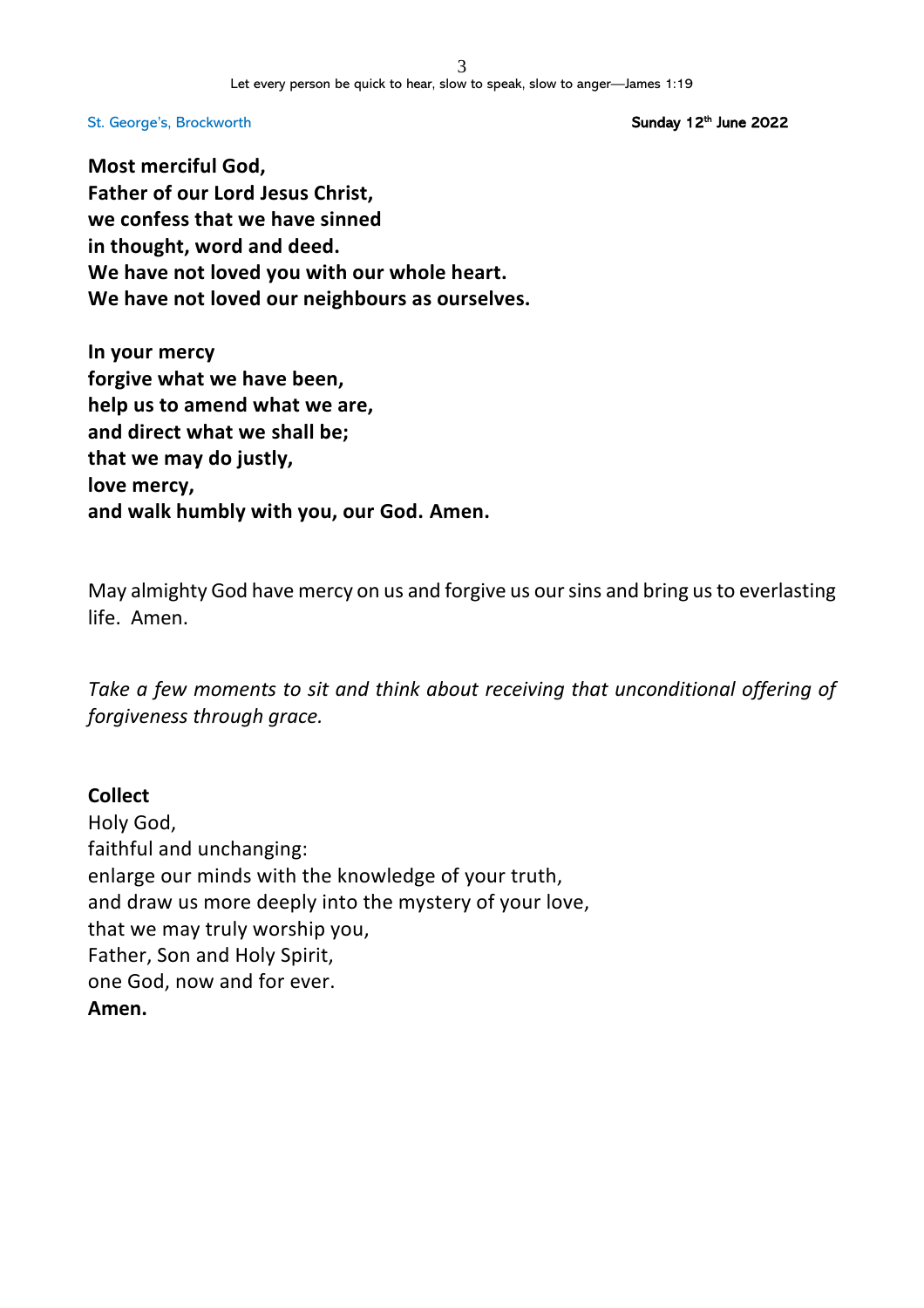Sunday 12<sup>th</sup> June 2022

## **Reading : Proverbs 8:1-4,22-31 (ESV)**

## *The Blessings of Wisdom*

Does not wisdom call? Does not understanding raise her voice? **<sup>2</sup>**On the heights beside the way, at the crossroads she takes her stand; **<sup>3</sup>** beside the gates in front of the town, at the entrance of the portals she cries aloud: **4** "To you, O men, I call, and my cry is to the children of man. "The LORD possessed<sup>[\[b\]](https://www.biblegateway.com/passage/?search=proverbs+8&version=ESV#fen-ESV-16625b)</sup> me at the beginning of his work,<sup>[\[c\]](https://www.biblegateway.com/passage/?search=proverbs+8&version=ESV#fen-ESV-16625c)</sup> the first of his acts of old. **<sup>23</sup>** Ages ago I was set up, at the first, before the beginning of the earth. **<sup>24</sup>**When there were no depths I was brought forth, when there were no springs abounding with water. **<sup>25</sup>** Before the mountains had been shaped, before the hills, I was brought forth, **<sup>26</sup>** before he had made the earth with its fields, or the first of the dust of the world. **<sup>27</sup>**When he established the heavens, I was there; when he drew a circle on the face of the deep, **<sup>28</sup>** when he made firm the skies above, when he established $^{[d]}$  $^{[d]}$  $^{[d]}$  the fountains of the deep, **<sup>29</sup>** when he assigned to the sea its limit, so that the waters might not transgress his command, when he marked out the foundations of the earth, **<sup>30</sup>** then I was beside him, like a master workman, and I was daily his<sup>[\[e\]](https://www.biblegateway.com/passage/?search=proverbs+8&version=ESV#fen-ESV-16633e)</sup> delight, rejoicing before him always, **<sup>31</sup>** rejoicing in his inhabited world and delighting in the children of man.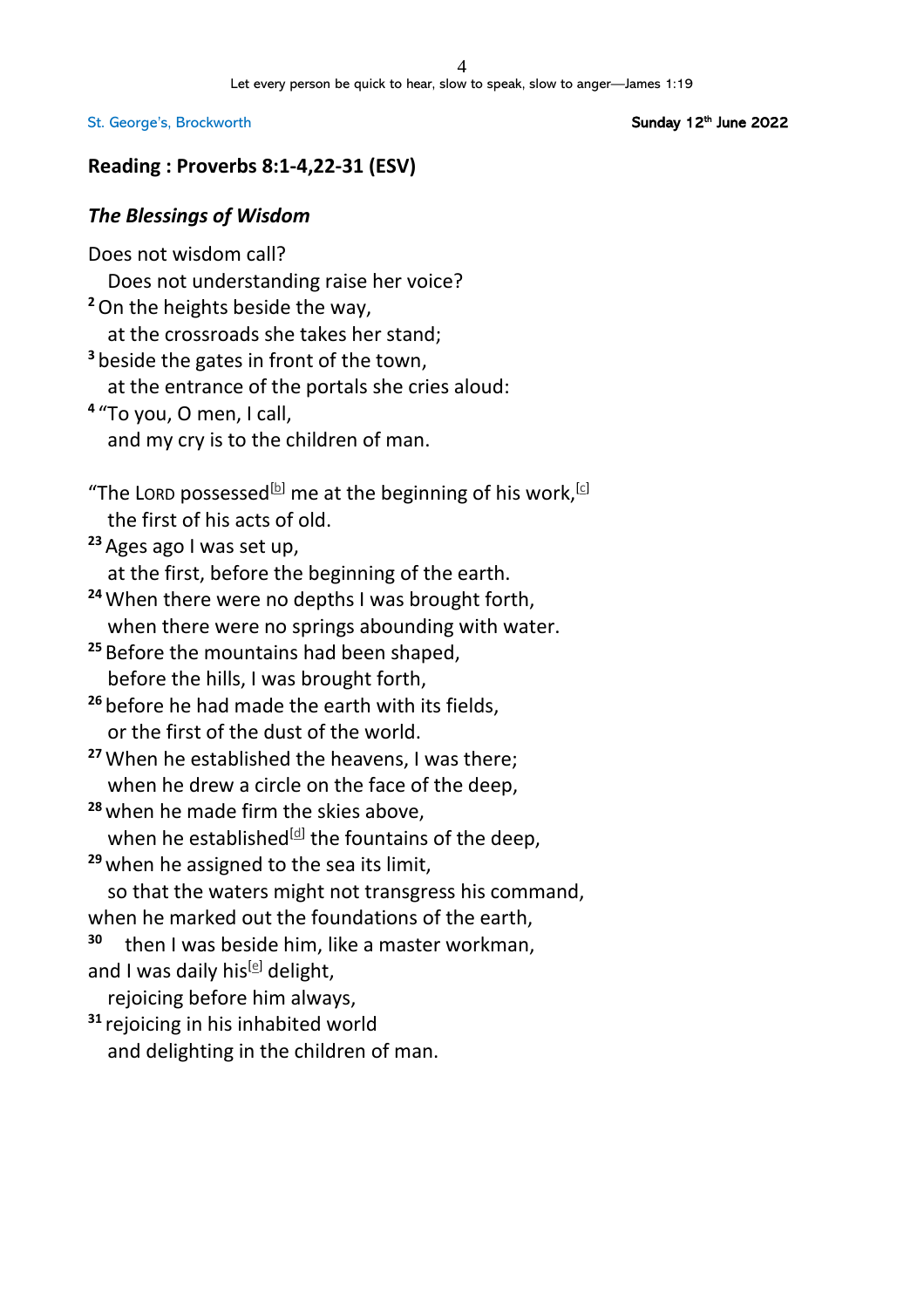Sunday 12<sup>th</sup> June 2022

## **Gospel Reading: John 16:12-15 (ESV)**

## *The Work of the Holy Spirit*

"I still have many things to say to you, but you cannot bear them now. **<sup>13</sup>**When the Spirit of truth comes, he will guide you into all the truth, for he will not speak on his own authority, but whatever he hears he will speak, and he will declare to you the things that are to come. **<sup>14</sup>**He will glorify me, for he will take what is mine and declare it to you. **<sup>15</sup>** All that the Father has is mine; therefore I said that he will take what is mine and declare it to you.

**Sing**: (*click on the song title, and it should open up and play in YouTube*) 177 [Father,](https://www.youtube.com/watch?v=LPVN3NjbJ_U) we love you

Let us declare our faith with confidence:

**We believe in God the Father, who created all things: for by his will they were created and have their being.**

**We believe in God the Son, who was slain: for with his blood, he purchased us for God, from every tribe and language, from every people and nation. We believe in God the Holy Spirit: the Spirit and the Bride say, 'Come!' Even so come, Lord Jesus! Amen.**

We pray with confidence as our saviour has taught us:

**Our Father in heaven, hallowed be your name, your kingdom come, your will be done, on earth as in heaven. Give us today our daily bread. Forgive us our sins**